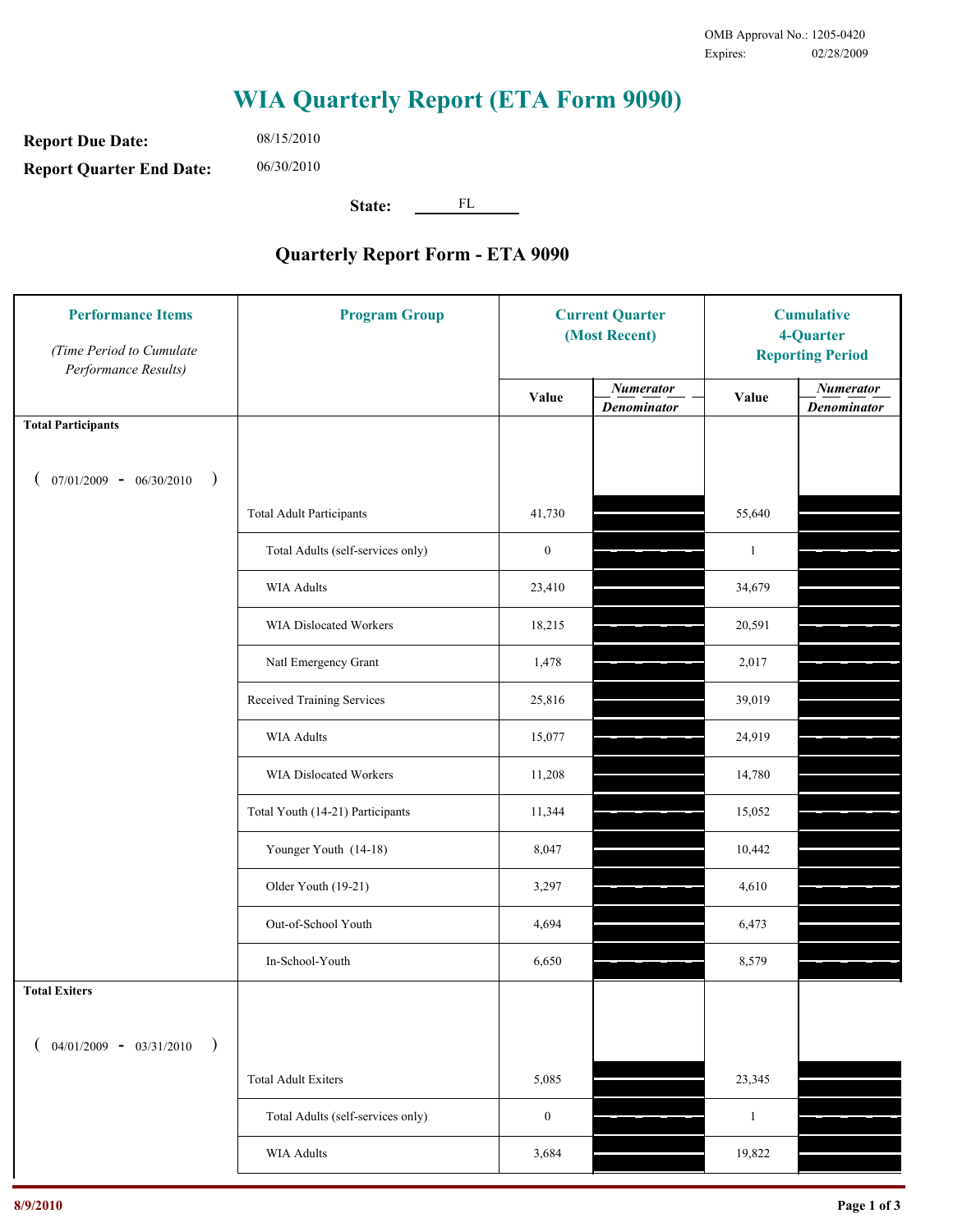| <b>Performance Items</b><br>(Time Period to Cumulate<br>Performance Results) | <b>Program Group</b>          | <b>Current Quarter</b><br>(Most Recent) |                                        | <b>Cumulative</b><br>4-Quarter<br><b>Reporting Period</b> |                                        |
|------------------------------------------------------------------------------|-------------------------------|-----------------------------------------|----------------------------------------|-----------------------------------------------------------|----------------------------------------|
|                                                                              |                               | Value                                   | <b>Numerator</b><br><b>Denominator</b> | Value                                                     | <b>Numerator</b><br><b>Denominator</b> |
|                                                                              | <b>WIA Dislocated Workers</b> | 1,317                                   |                                        | 3,167                                                     |                                        |
|                                                                              | Natl Emergency Grant          | 183                                     |                                        | 772                                                       |                                        |
|                                                                              | Total Youth (14-21) Exiters   | 1,070                                   |                                        | 4,968                                                     |                                        |
|                                                                              | Younger Youth (14-18)         | 611                                     |                                        | 3,275                                                     |                                        |
|                                                                              | Older Youth (19-21)           | 459                                     |                                        | 1,693                                                     |                                        |
|                                                                              | Out-of-School Youth           | 651                                     |                                        | 2,395                                                     |                                        |
|                                                                              | In-School Youth               | 419                                     |                                        | 2,573                                                     |                                        |
| <b>Placement in Employment or</b><br>Education                               |                               |                                         |                                        |                                                           |                                        |
| $10/01/2008 - 09/30/2009$<br>$\big)$                                         |                               |                                         |                                        |                                                           |                                        |
|                                                                              | WIA Youth (14-21)             | 39.4                                    | 617<br>1,567                           | 52.4                                                      | 2,106<br>4,021                         |
| <b>Attainment of Degree or</b><br>Certification                              |                               |                                         |                                        |                                                           |                                        |
| $10/01/2008$ - 09/30/2009<br>$\rightarrow$                                   |                               |                                         |                                        |                                                           |                                        |
|                                                                              | WIA Youth (14-21)             | 45.8                                    | 698<br>1,523                           | 58.9                                                      | 2,438<br>4,140                         |
| <b>Literacy or Numeracy Gains</b>                                            |                               |                                         |                                        |                                                           |                                        |
| $07/01/2009 - 06/30/2010$<br>$\overline{\phantom{a}}$                        |                               |                                         |                                        |                                                           |                                        |
|                                                                              | WIA Youth (14-21)             | 26.8                                    | 158<br>$\overline{590}$                | 40.5                                                      | $878\,$<br>2,170                       |
| Youth Diploma or Equivilance Rate                                            |                               |                                         |                                        |                                                           |                                        |
| $04/01/2009 - 03/31/2010$<br>$\overline{\phantom{a}}$                        |                               |                                         |                                        |                                                           |                                        |
|                                                                              | WIA Younger Youth (14-18)     | 68.9                                    | 272                                    | 53.4                                                      | 1,205                                  |
| <b>Skill Attainment Rate</b>                                                 |                               |                                         | $\overline{395}$                       |                                                           | 2,258                                  |
|                                                                              |                               |                                         |                                        |                                                           |                                        |
| $04/01/2009 - 03/31/2010$ )                                                  | WIA Younger Youth (14-18)     | 81.0                                    | 1,605                                  | 80.1                                                      | 6,192                                  |
| <b>Entered Employment Rate</b>                                               |                               |                                         | 1,981                                  |                                                           | 7,734                                  |
|                                                                              |                               |                                         |                                        |                                                           |                                        |
| $10/01/2008$ - 09/30/2009<br>$\rightarrow$                                   |                               |                                         | 887                                    |                                                           | 3,983                                  |
|                                                                              | Adults                        | 82.5                                    | 1,075<br>356                           | 82.6                                                      | 4,821<br>1,637                         |
|                                                                              | Dislocated Workers            | 83.6                                    | 426                                    | 79.4                                                      | 2,062                                  |
|                                                                              | Older Youth (19-21)           | 53.0                                    | 211<br>398                             | 63.1                                                      | 733<br>1,162                           |